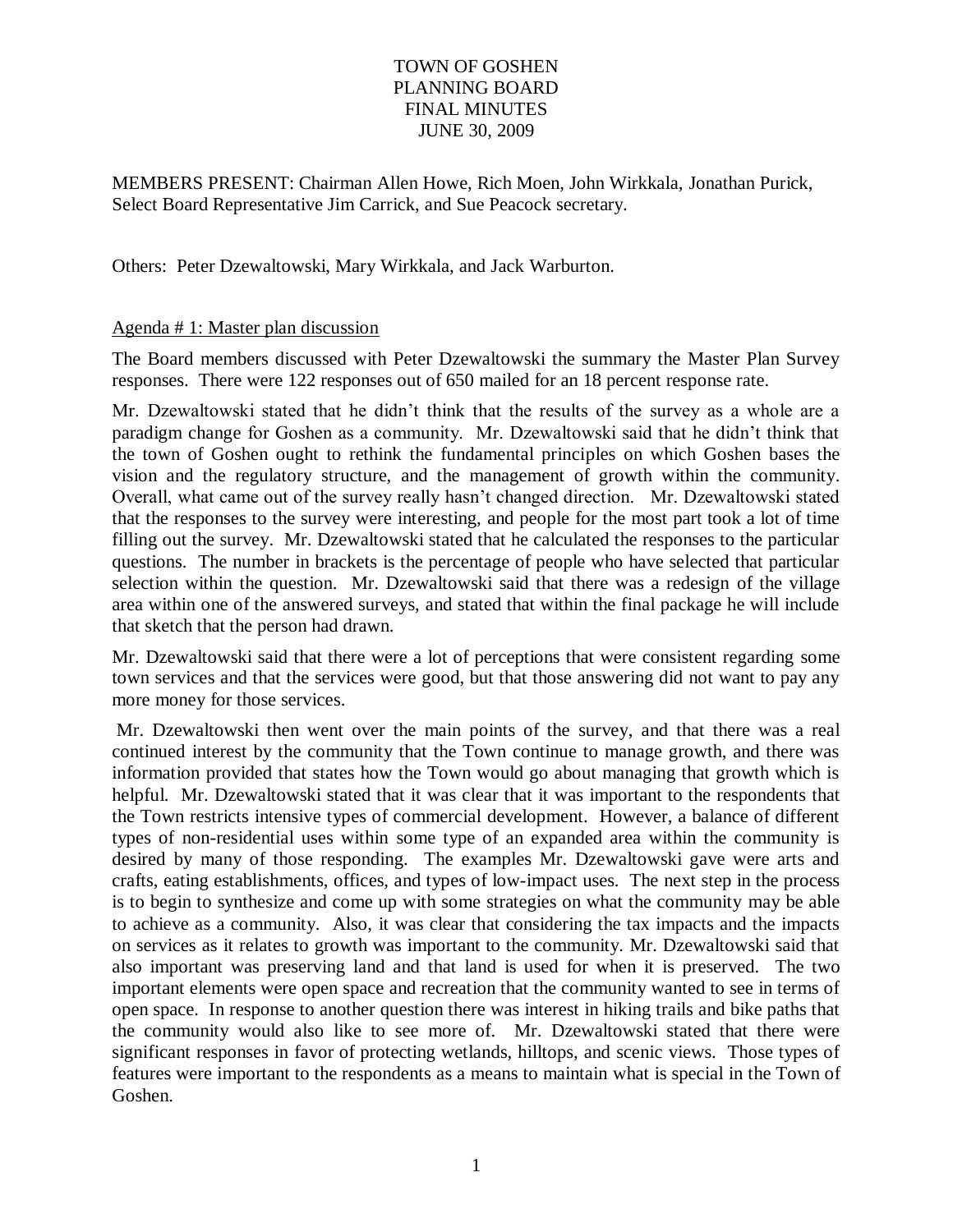Mr. Dzewaltowski said that there were interesting responses relating to housing and growth and where respondent's growth wanted to occur. There were 36% of people who wanted to see gravel excavation maintained where it currently is located, which is significant, but not an overwhelming response. The majority in terms of expanding commercial uses within the community wanted to see them expanded within or along Route 10, but not necessarily close to or adjacent to the village.

Mr. Dzewaltowski wanted to mention that as we move forward and look at these results to assess, and develop policy, it is important that the Planning Board consider these different results. That does not make it the right policy decision, but it makes good information for the Planning Board to consider in how it may or may not expand opportunities for that type of growth within the community.

Mr. Dzewaltowski said there was also a good response, 16% of people wanted to expand the village area as well. There was also an overwhelming response that there really is no other place that the community is looking towards expanding commercial uses. Although there was a fair amount of support for a tourist related district that related to Mount Sunapee.

Mr. Howe asked about question number 9E and was more complex, and also question 14L, and that there is a disparity in the percentages between the two questions. Mr. Howe wondered if there was some confusion in the nature of the two questions.

Mr. Dzewaltowski noted that in question 7 regarding housing, there are some things that make it hard to interpret what the citizens would like to see. One of the points of interest is that mobile home parks or manufactured homes are not desired in the community. The idea of manufactured homes on individual lots was somewhat more palatable. Mr. Dzewaltowski stated that the Town of Goshen needs to provide for affordable housing. He also went over many points that cover the ins and outs of affordable housing.

Mr. Dzewaltowski announced that there was a winner from Rand Pond Road that won for transfer station punch card. This individual expressed a desire to remain anonymous.

Mr. Dzewaltowski will correct a few minor typographical errors, along with the summarization of the age groups and provide an updated summary. The summary will be available to the public via the Town Office, Library, and posted on the Town web site. Copies will be available for pick-up on Old Home Day.

The Board reviewed the draft Master Plan Vision and Goals statement and made changes that Mr. Dzewaltowski will incorporate.

The Board reviewed the remaining Master Plan Tasks that will include: Housing, Demographic, Income Data, and Report; Issues and Policy Analysis; Implementation Strategies; and a Future Land Use Plan Map. Mr. Dzewaltowski will provide the Board with an updated cost estimate for these tasks. The goal is to complete the Master Plan this year.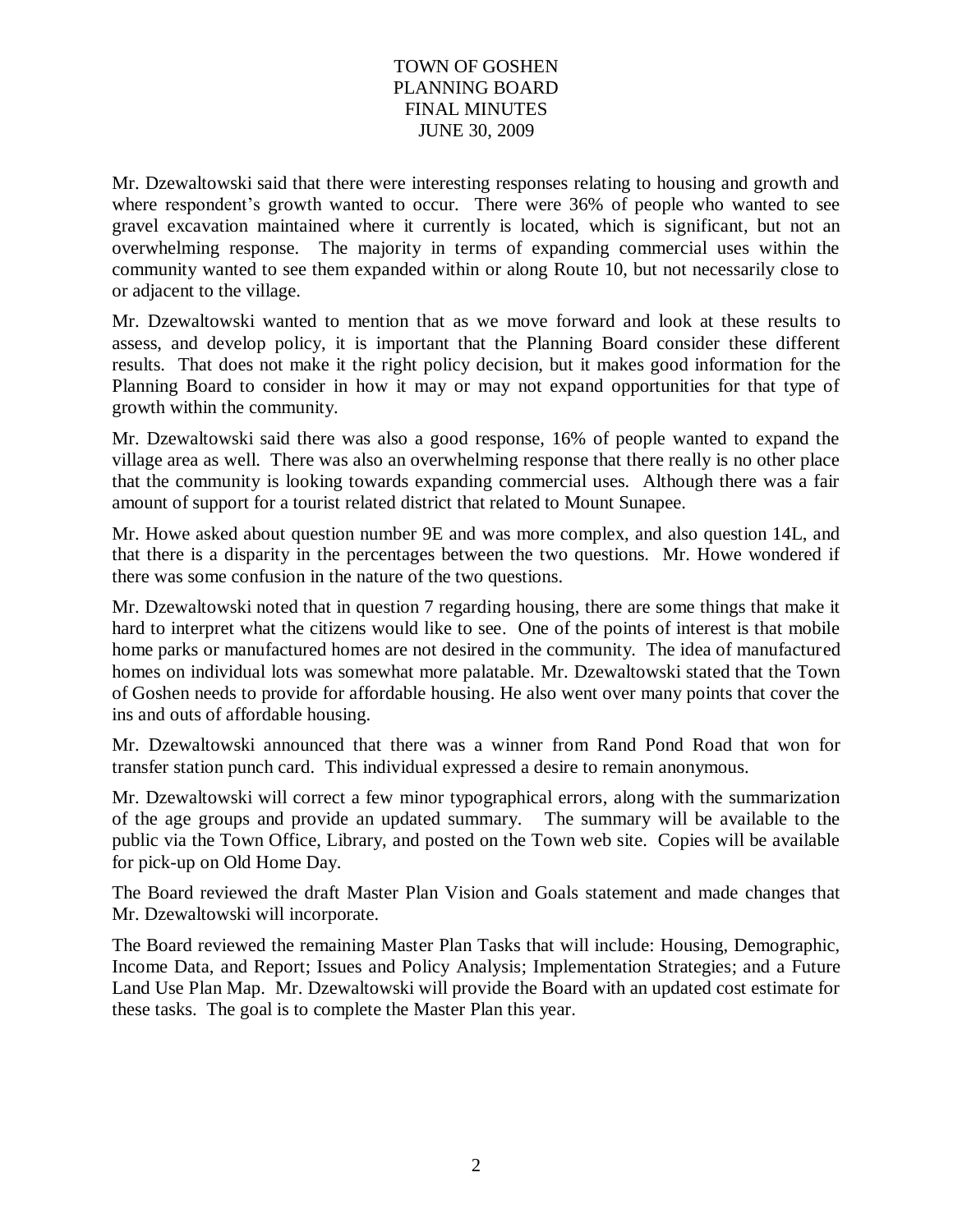### Agenda # 2 gravel excavation:

Mr. Howe distributed an additional noise study report that he had received from Mr. Carroll pertinent to the requested Special Exception for gravel excavation at the Anderson site. The Board did not discuss the report.

Mr. Howe reported on his visit to the Davis site with Mr. Carroll to review the plan for reclaiming the area at the Unity-Goshen Town line. The description of work was the same as had been previously described to the Board. Mr. Carroll expected to complete reclamation by the end of the year.

Mr. Howe distributed a letter from Mike and Patty McGill regarding their thoughts about gravel excavation in Goshen. The Board did not discuss the letter.

Mr. Howe described what transpired at the June  $16<sup>th</sup> ZBA$  meeting relative to the requested Special Exception for gravel excavation at the Anderson site. Essentially Mr. Carroll requested, as is his right, a full five member ZBA now that Hannah Lockwood had resigned. The Select Board can assign a ZBA member, but did not learn of Mr. Carroll's request for a full ZBA board until hours before the June 16<sup>th</sup> ZBA meeting. The Select Board could not hold an emergency meeting to deal with this issue because they must provide 24 hour notice. Based on legal advice provided by Town's attorney Bernie Waugh, the ZBA continued the hearing until July 21.

Mr. Carrick explained that technically a Planning Board member could sit on the ZBA. Mr. Howe is one person being considered as a possible fifth member for the ZBA.

The Select Board plans to make a decision on July 13. Mr. Carrick stated that it is important to appoint someone who is familiar with all the information that has been presented relative to this request, rather than having someone come in who is not familiar and would need to rehear all the information.

Mr. Howe explained he has received a copy of a DES Alteration of Terrain Permit for the Anderson site. The DES permit covers a larger area than is included in the application for a Goshen Gravel Excavation Permit.

## Agenda # 3 UVLSRPC Commissioners:

Mr. Carrick had provided Mr. Howe with a letter from Melanie Bell in which she resigned as Goshen's Commissioner to the UVLSRPC Goshen. The Town can have two representatives. The Planning Board nominates and the Select Board assigns Commissioners. Anyone who wishes to serve or knows of someone wishing to serve should submit their names.

#### Agenda #4 NEHSA

Mr. Howe has received a copy of a DES Alteration of Terrain permit for the NEHSA project. The permit includes 10 conditions, including a "monitor" to oversee the project throughout construction.